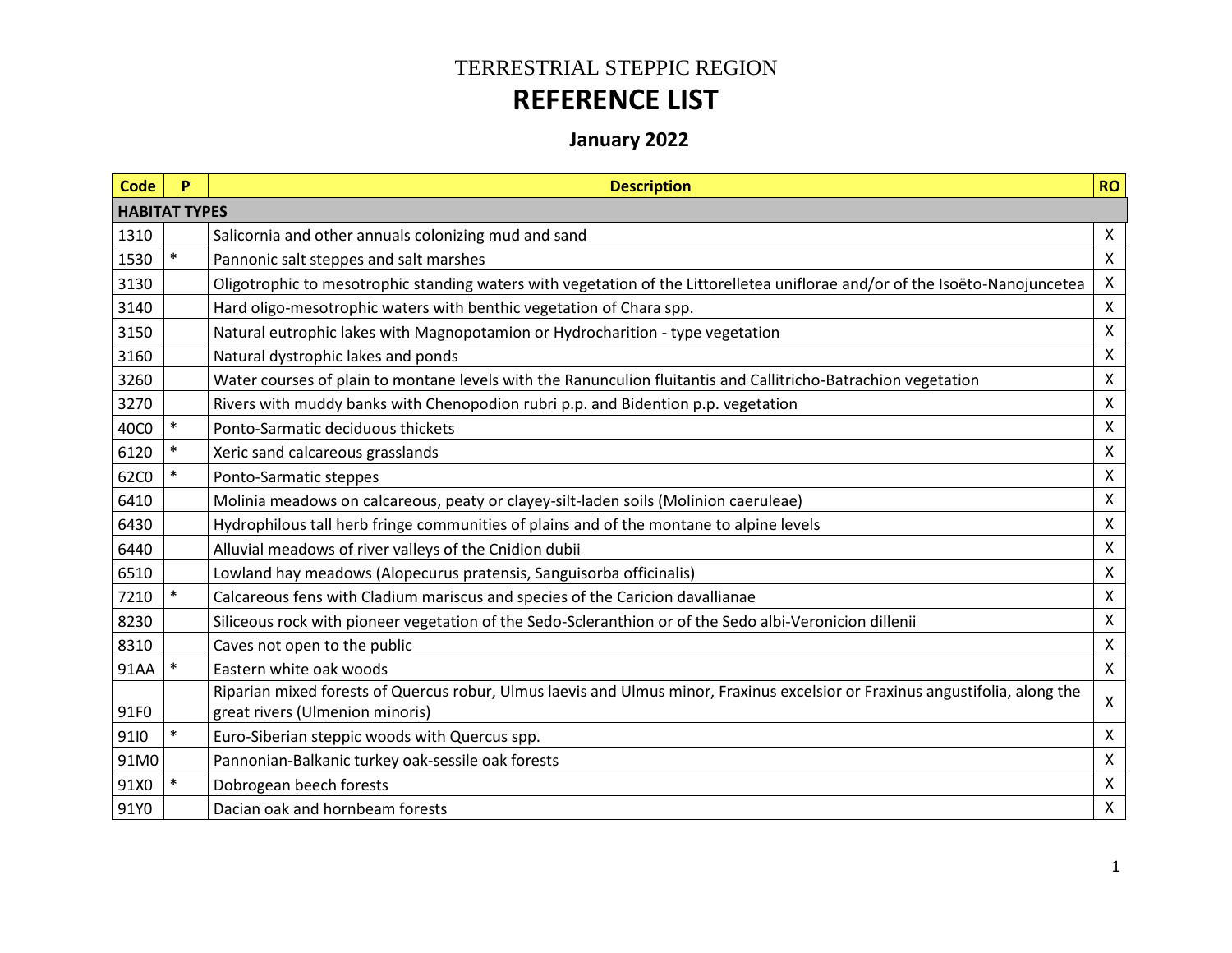| <b>Code</b>     | P                 | <b>Description</b>                                                                       | <b>RO</b>          |  |  |  |
|-----------------|-------------------|------------------------------------------------------------------------------------------|--------------------|--|--|--|
| 92A0            |                   | Salix alba and Populus alba galleries                                                    | $\pmb{\times}$     |  |  |  |
| 92D0            |                   | Southern riparian galleries and thickets (Nerio-Tamaricetea and Securinegion tinctoriae) | $\mathsf{X}$       |  |  |  |
| <b>MAMMALS</b>  |                   |                                                                                          |                    |  |  |  |
| 1302            |                   | Rhinolophus mehelyi                                                                      | X                  |  |  |  |
| 1303            |                   | Rhinolophus hipposideros                                                                 | $\pmb{\times}$     |  |  |  |
| 1304            |                   | Rhinolophus ferrumequinum                                                                | $\pmb{\times}$     |  |  |  |
| 1307            |                   | Myotis blythii                                                                           | $\pmb{\times}$     |  |  |  |
| 1310            |                   | Miniopterus schreibersii                                                                 | $\pmb{\mathsf{X}}$ |  |  |  |
| 1316            |                   | Myotis capaccinii                                                                        | Χ                  |  |  |  |
| 1321            |                   | Myotis emarginatus                                                                       | $\pmb{\mathsf{X}}$ |  |  |  |
| 1335            |                   | Spermophilus citellus                                                                    | $\mathsf X$        |  |  |  |
| 1337            |                   | Castor fiber                                                                             | $\pmb{\times}$     |  |  |  |
| 1352            | $\ast$            | Canis lupus                                                                              | $\pmb{\times}$     |  |  |  |
| 1355            |                   | Lutra lutra                                                                              | $\mathsf X$        |  |  |  |
| 1356            | $\ast$            | Mustela lutreola                                                                         | $\pmb{\times}$     |  |  |  |
| 2021            |                   | Sicista subtilis                                                                         | $\pmb{\mathsf{X}}$ |  |  |  |
| 2609            |                   | Mesocricetus newtoni                                                                     | $\pmb{\times}$     |  |  |  |
| 2633            |                   | Mustela eversmanii                                                                       | $\pmb{\times}$     |  |  |  |
| 2635            |                   | Vormela peregusna                                                                        | $\mathsf{X}$       |  |  |  |
| <b>REPTILES</b> |                   |                                                                                          |                    |  |  |  |
| 1217            |                   | Testudo hermanni                                                                         | $\pmb{\times}$     |  |  |  |
| 1219            |                   | Testudo graeca                                                                           | $\pmb{\mathsf{X}}$ |  |  |  |
| 1220            |                   | <b>Emys orbicularis</b>                                                                  | $\pmb{\mathsf{X}}$ |  |  |  |
| 5194            |                   | Elaphe sauromates                                                                        | $\pmb{\times}$     |  |  |  |
|                 | <b>AMPHIBIANS</b> |                                                                                          |                    |  |  |  |
| 1188            |                   | Bombina bombina                                                                          | X                  |  |  |  |
| 1993            |                   | Triturus dobrogicus                                                                      | $\mathsf{X}$       |  |  |  |
| <b>FISH</b>     |                   |                                                                                          |                    |  |  |  |
| 1130            |                   | Aspius aspius                                                                            | $\mathsf{X}$       |  |  |  |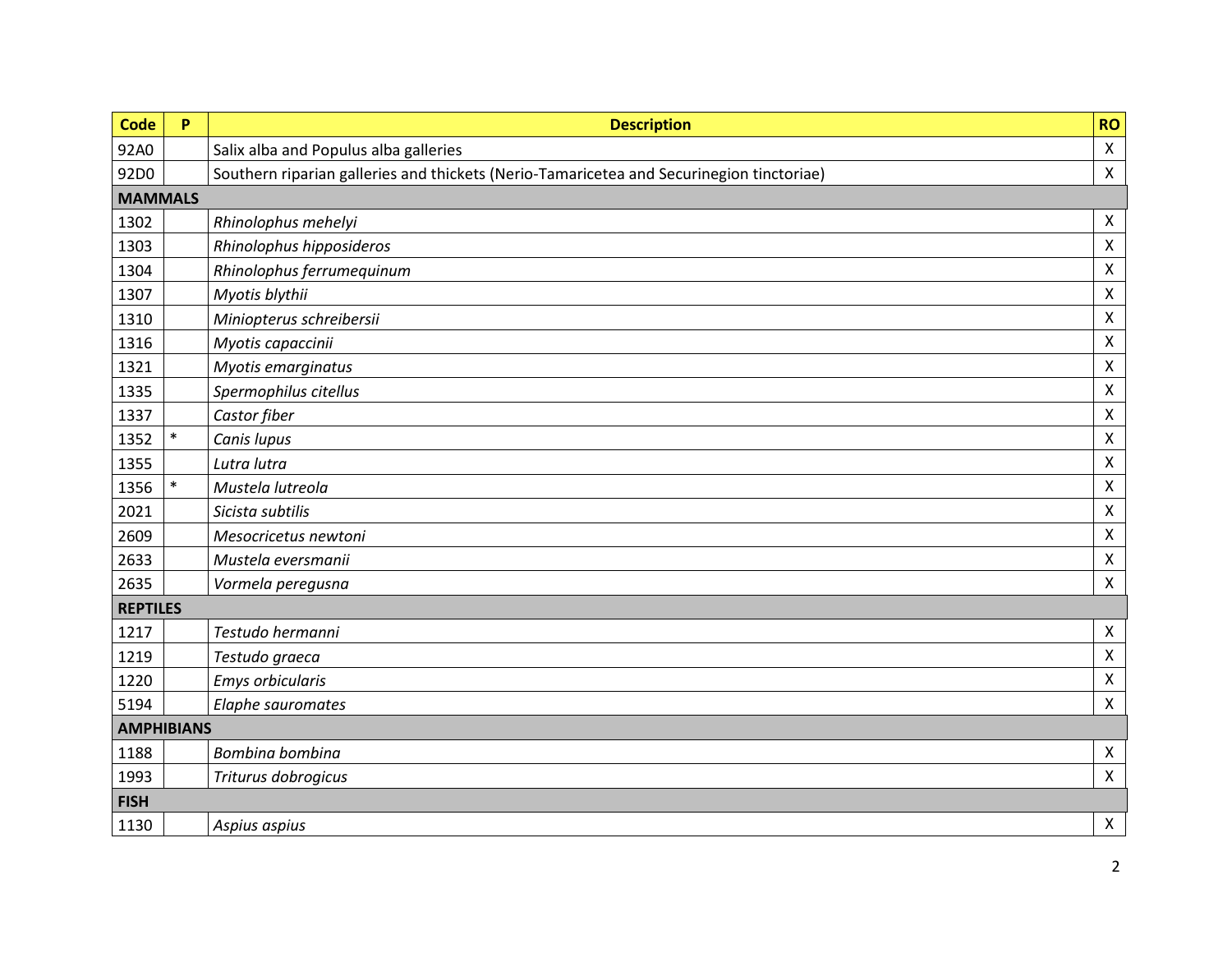| <b>Code</b>          | P      | <b>Description</b>           | <b>RO</b>                 |
|----------------------|--------|------------------------------|---------------------------|
| 1138                 |        | <b>Barbus meridionalis</b>   | $\pmb{\times}$            |
| 1145                 |        | Misgurnus fossilis           | $\pmb{\times}$            |
| 1146                 |        | Sabanejewia aurata           | $\pmb{\times}$            |
| 1149                 |        | Cobitis taenia               | $\pmb{\times}$            |
| 1157                 |        | Gymnocephalus schraetzer     | $\pmb{\times}$            |
| 1159                 |        | Zingel zingel                | $\pmb{\times}$            |
| 1160                 |        | Zingel streber               | $\pmb{\times}$            |
| 2011                 |        | Umbra krameri                | $\boldsymbol{\mathsf{X}}$ |
| 2484                 |        | Eudontomyzon mariae          | $\pmb{\times}$            |
| 2522                 |        | Pelecus cultratus            | $\pmb{\times}$            |
| 2555                 |        | Gymnocephalus baloni         | $\pmb{\times}$            |
| 4125                 |        | Alosa immaculata             | $\pmb{\times}$            |
| 4127                 |        | Alosa tanaica                | $\pmb{\times}$            |
| 5329                 |        | Romanogobio vladykovi        | $\pmb{\times}$            |
| 5339                 |        | Rhodeus amarus               | $\pmb{\times}$            |
| 6143                 |        | Romanogobio kesslerii        | $\pmb{\times}$            |
| 6145                 |        | Romanogobio uranoscopus      | $\mathsf{X}$              |
| <b>INVERTEBRATES</b> |        |                              |                           |
| 1032                 |        | Unio crassus                 | SR                        |
| 1037                 |        | Ophiogomphus cecilia         | $\pmb{\times}$            |
| 1060                 |        | Lycaena dispar               | $\pmb{\times}$            |
| 1074                 |        | Eriogaster catax             | $\pmb{\times}$            |
| 1082                 |        | Graphoderus bilineatus       | $\pmb{\times}$            |
| 1083                 |        | Lucanus cervus               | $\mathsf{X}$              |
| 1084                 | $\ast$ | Osmoderma eremita            | $\pmb{\times}$            |
| 1088                 |        | Cerambyx cerdo               | $\boldsymbol{\mathsf{X}}$ |
| 4011                 |        | <b>Bolbelasmus unicornis</b> | $\pmb{\times}$            |
| 4020                 |        | Pilemia tigrina              | $\pmb{\times}$            |
| 4022                 |        | Probaticus subrugosus        | $\pmb{\mathsf{X}}$        |